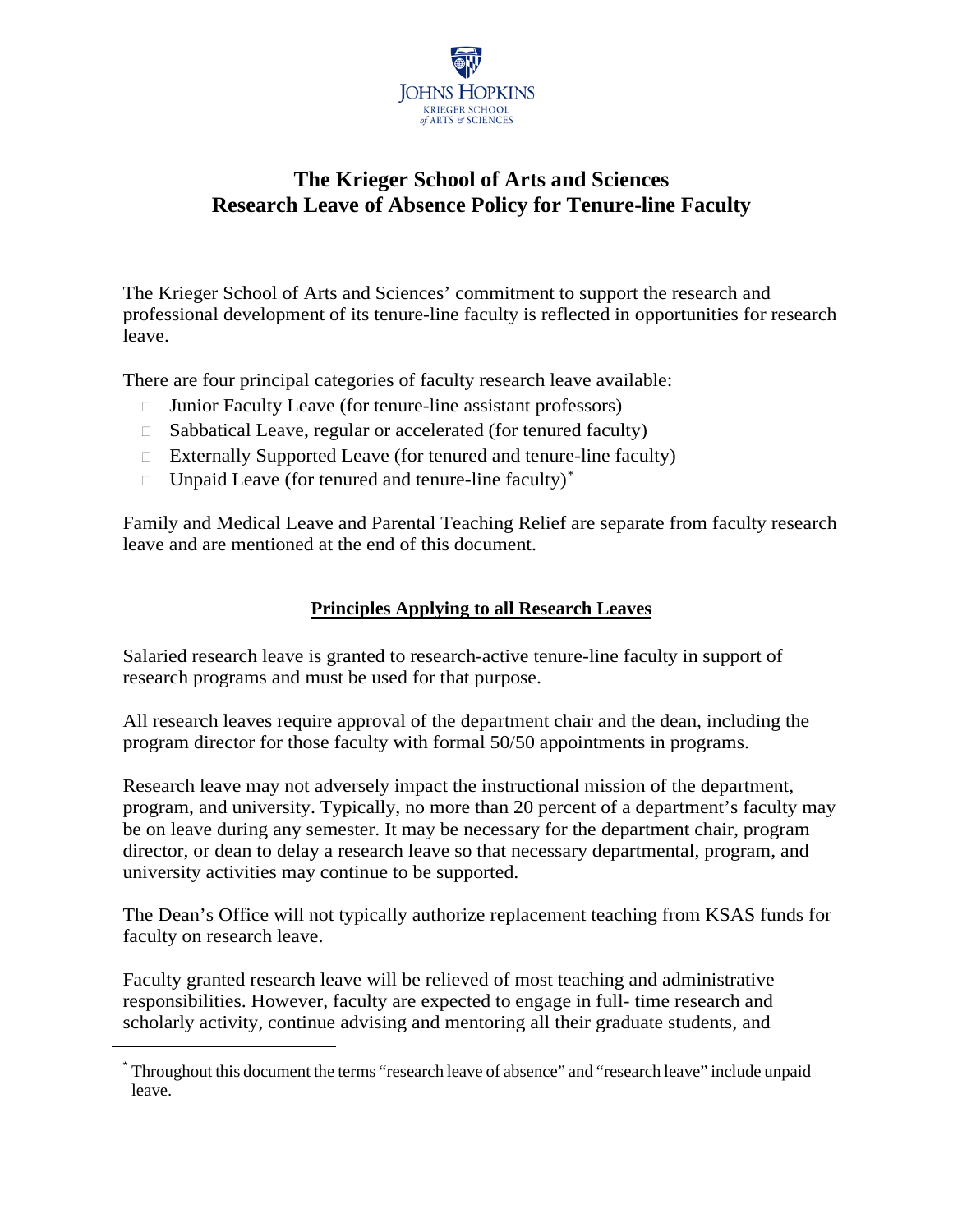continue supervising all dissertations for which they have engaged. Employment at another institution may not be undertaken by a faculty member while on research leave with salary.

Two consecutive semesters of full-time teaching must precede research leave of any kind. An exception may be made for unpaid leave.

The total time spent on leaves of any kind may not exceed 4 semesters in any 7- year period except under exceptional circumstances to be determined by the dean.

The maximum period of a salaried leave is typically one year, whether the leave is taken within a single academic year or taken consecutively but divided between two successive academic years.

By accepting research leave of any kind, a faculty member incurs an obligation to return to KSAS to teach for at least one full year following the research leave. Failure to return results in an obligation to repay the full cost of salary, benefits, and KSAS-allocated and approved research budget expenditures for the time of the research leave.

Courses electively taught during the summer or at other times, whether paid or unpaid, do not count as credit toward research leave.

Applications for research leave are to be made via the KSAS Application for Faculty Research Leave. The application deadline is December 1 each year for leave to be taken during the following academic year (e.g. December 1, 2022 for leave to be taken during the 2023-24 academic year).

#### **Junior Faculty Leave (for tenure-line assistant professors)**

Junior Faculty Leave is granted to tenure-line assistant professors in support of their research programs and in preparation for promotion and tenure consideration.

□ Tenure-line assistant professors teaching 4 courses per academic year) from their appointment to KSAS in departments where the normal teaching load is 4 courses per year, and tenure-line assistant professors teaching 3 courses per year from their appointment to KSAS in departments where the normal teaching load is 3 courses per year are eligible for **two semesters of junior faculty leave with salary before tenure consideration**. No more than one course per year should be a graduate course, except by approval of the department chair. The timing of these leaves after the first year of in-residence teaching must be coordinated with the department chair and the appropriate vice dean and should not negatively impact the instructional mission of the department, program, and university. The two junior faculty leaves must be taken separately (at least two consecutive semesters of full-time teaching must separate them). After taking the second junior faculty leave and receiving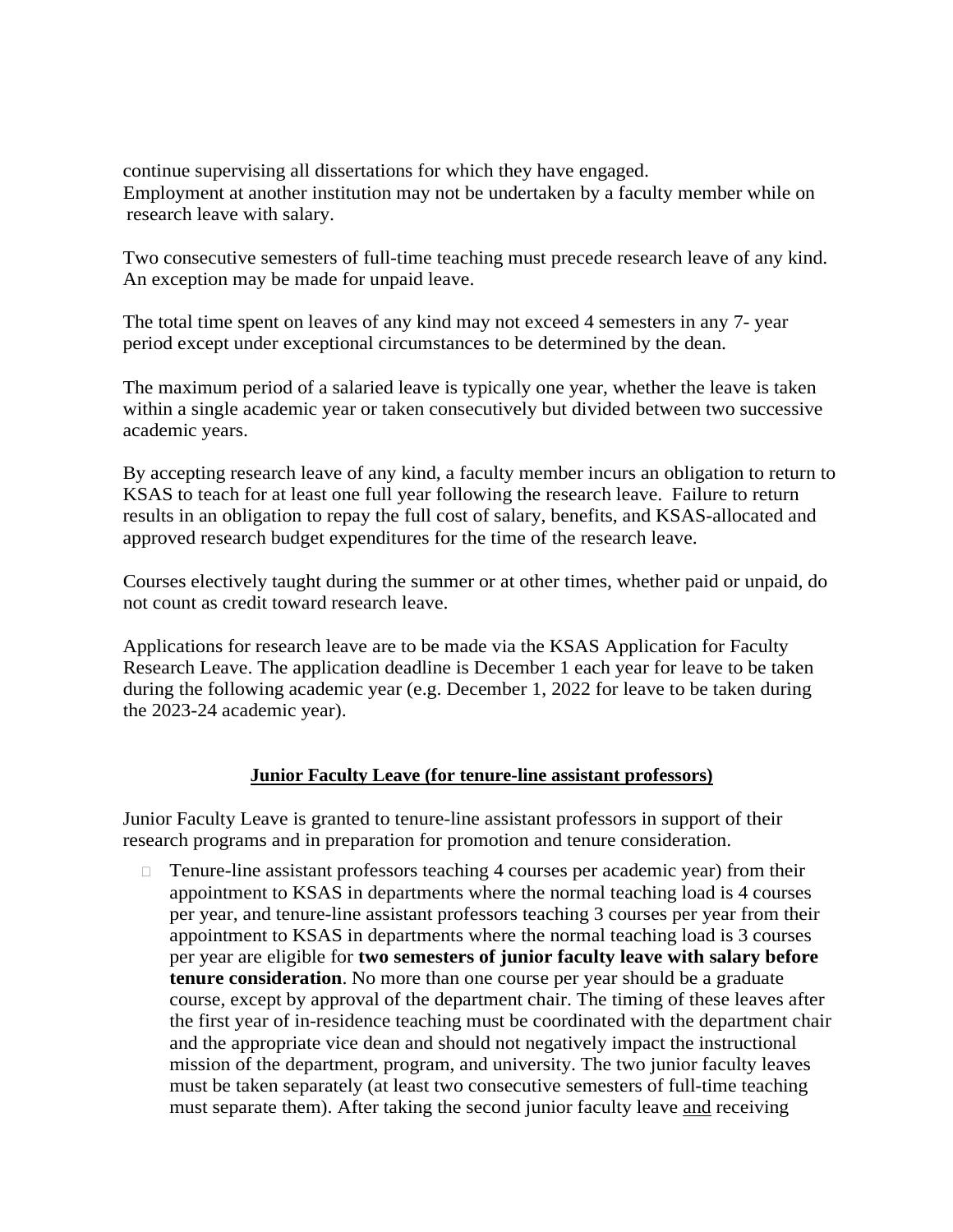promotion to tenure, the faculty member follows the rules for sabbatical leave.

 $\Box$  An assistant professor who is promoted to tenure before employing a junior faculty leave for which he or she might otherwise be eligible forfeits that leave, and the rules for sabbatical leave then apply to the faculty member.

#### **Sabbatical Leave (for tenured faculty)**

Sabbaticals are earned by semesters of teaching the normal load in the faculty member's department.

- $\Box$  In departments where the normal teaching load is 4 courses per year, a faculty member must teach 4 courses per year to qualify for sabbatical leave. No more than one course per year should be a graduate course, except by approval of the department chair. In departments where the normal teaching load is 3 courses per year, a faculty member must teach 3 courses per year to qualify for sabbatical leave. Here, too, **no more than one course per year should be a graduate course, except by approval of the department chair.** In departments where the normal teaching load is fewer than 3 courses per year, faculty members teaching the normally defined load for their department are eligible for sabbatical leave.
- **A faculty member will qualify for one semester of sabbatical leave at full salary, or one year at half salary, after accumulating 3 years of teaching service (6 semesters).**
- Tenured faculty members who delay their sabbatical leave **may not normally bank the extra semesters they have taught** toward their next sabbatical leave except by approval of the dean. However, tenured faculty members who are asked to delay their sabbatical leave may bank any such extra semesters.
- $\Box$  Qualification for the first sabbatical leave is calculated from the last junior faculty leave (including any extension with external funding).
- $\Box$  Part-time tenured faculty must teach the same number of courses as full-time tenured faculty to qualify for a sabbatical leave (for example, a half-time faculty member teaching 2 courses a year in a 4-course a year department will take twice as long to qualify for a sabbatical leave as a full- time faculty member).

### **Externally Supported Leave (for tenured and tenure-line faculty)**

Externally supported leave is supported by external fellowship, grant, or IPA, such as an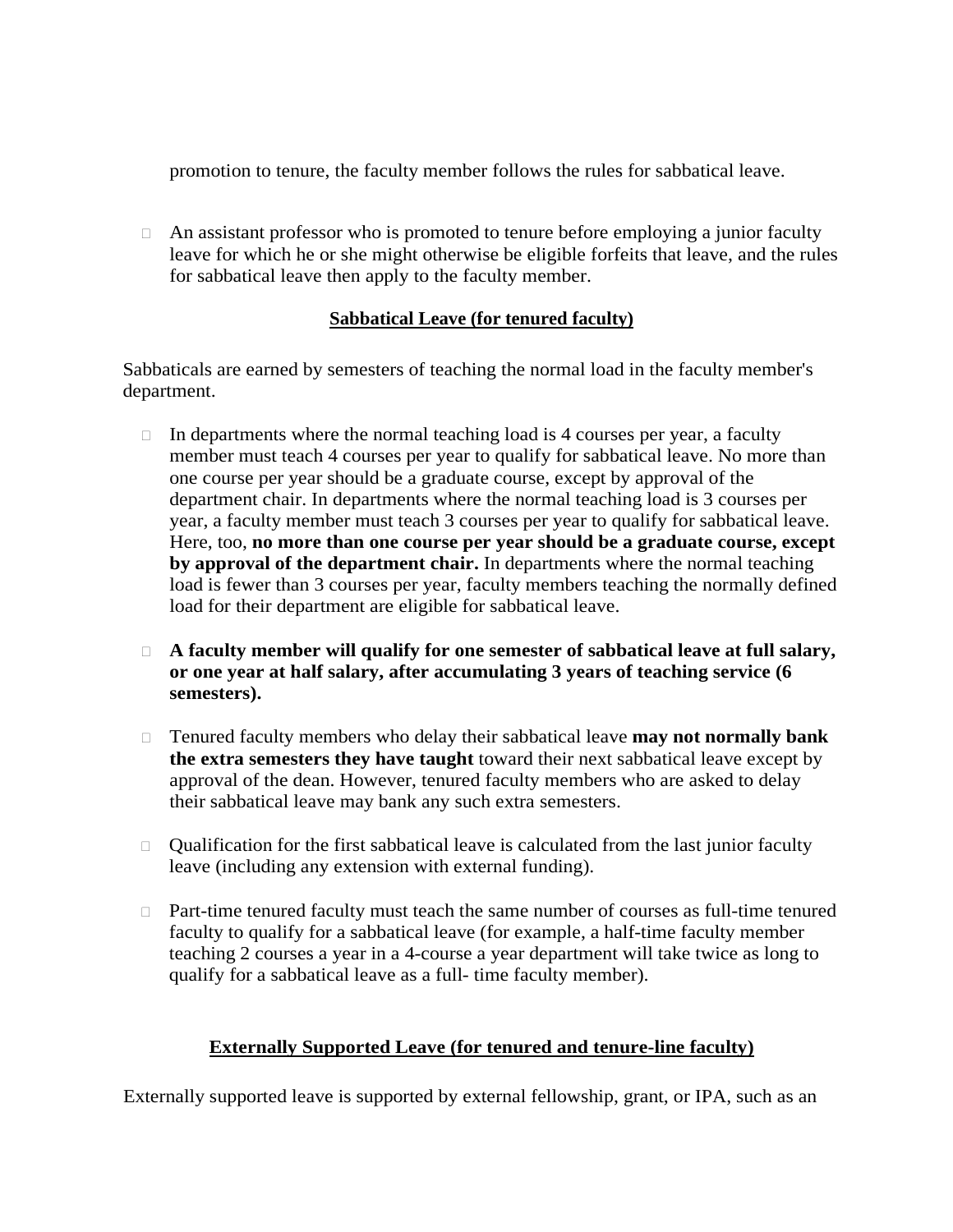NEH, Guggenheim, ACLS, or employment at the World Bank or another organization.

- $\Box$  Faculty may not solicit grants and fellowships for externally supported leave unless they will be eligible to take a leave when the grant or fellowship must be used. To determine your leave eligibility, please see the "Principles Applying to all Research Leaves" (above) in addition to the rules governing the particular type of leave that might be combined with Externally Supported Leave (if any—see immediately below).
- $\Box$  Faculty eligible for sabbatical leave or junior faculty leave may typically combine their semester of salaried leave with an externally supported fellowship to expand their leave into one year at full salary.
- □ The dean will consider requests for partial or full salary top-ups for externally supported leaves on a case-by-case basis. Significant considerations will be the prestige of the fellowship and the proportion of the faculty member's salary and benefits covered by the external fellowship or grant.

### **Unpaid Leave (for tenured and tenure-line faculty)**

A faculty member may request an unpaid leave of absence, but the department chair and the dean (and program director for those faculty with formal 50/50 appointments in programs) will endorse such ad hoc leave only if doing so would not have an adverse impact on the instructional mission of the department, program, and university.

- An unpaid leave of absence does not count as teaching credit toward sabbatical leave.
- $\Box$  Faculty members on unpaid leave will not receive allocations to their faculty research budgets (FRBs). They may spend from existing balances in their FRBs while on unpaid leave only with written permission of the KSAS divisional budget officer.
- $\Box$  Except under exceptional circumstances to be determined by the dean, the maximum period of an unpaid leave is two years.

# **Parental Teaching Relief and FMLA**

Family and Medical Leave and Parental Teaching Relief are separate from the salaried and unsalaried faculty research leaves outlined above and are described in a separate document at the following link: [The Homewood Schools Family and Medical Leave Policy for Full](https://academiccouncil.jhu.edu/files/2021/01/Homewood-Faculty-FML-Policy_1-25-21.pdf)[time Faculty.](https://academiccouncil.jhu.edu/files/2021/01/Homewood-Faculty-FML-Policy_1-25-21.pdf) Parental teaching relief is available only to tenure-line faculty; FMLA is available only to full-time faculty. A semester of Parental Teaching Relief will not affect the sabbatical leave schedule.